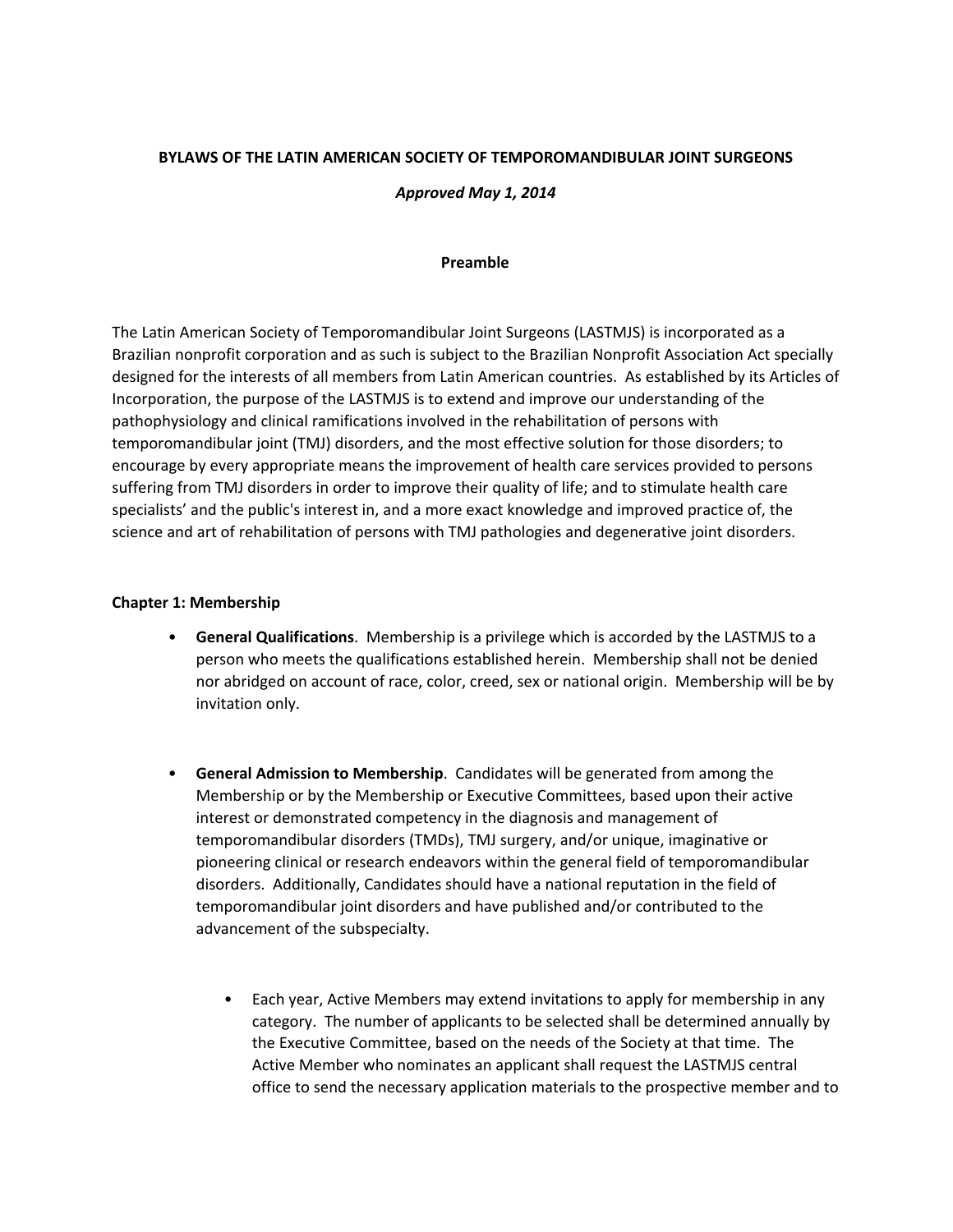review the application for proper completion before it is sent on to the Membership Committee.

- Each applicant must be nominated in writing to the Membership Committee by one sponsoring Active Member and seconded in writing by one Active Member. The seconding letter, for Active Membership only, must be from a member of the same medical or surgical specialty as the proposed applicant.
- Applicants for Active Membership may not be nominated by an Active Member from their own practice group or academic institution.
- All applications and recommendations will be reviewed by the Membership Committee and preliminary investigation will be carried out to ascertain that the potential new member has appropriate qualifications.
- After review, if a Candidate meets all the criteria for membership and is approved by the Membership Committee, the Candidate will be recommended for approval by the Executive Committee.
- If approved by the Executive Committee, the Candidate shall then be required to present a paper at the LASTMJS Annual Meeting.
- During the Annual Business Session of that Annual Meeting, the Candidate will be presented for election to membership by the Voting Membership. If approved by a majority vote, the Candidate will be admitted to the LASTMJS and receive a Certificate of Membership.
- Applicants for membership, including International Members, will pay application fees, registration fees for the Annual Meeting and other charges as determined by the Executive Committee.

## **• Classes of Membership**

- **Active Members**. Active Membership is limited to persons practicing Oral and Maxillofacial Surgery, who possess current certification and are in good standing with their respective Specialty Board, and who also meet the following qualifications:
	- Adequate experience in the diagnosis and management of temporomandibular disorders and/or temporomandibular joint (TMJ) surgery, as established by the LASTMJS. Surgeons applying for Active Membership must submit a list of at least 25 TMJ surgery cases (surgical arthroscopy, arthrotomy, etc.) verified by the medical records librarian where the surgeries were performed and followed post-operatively for at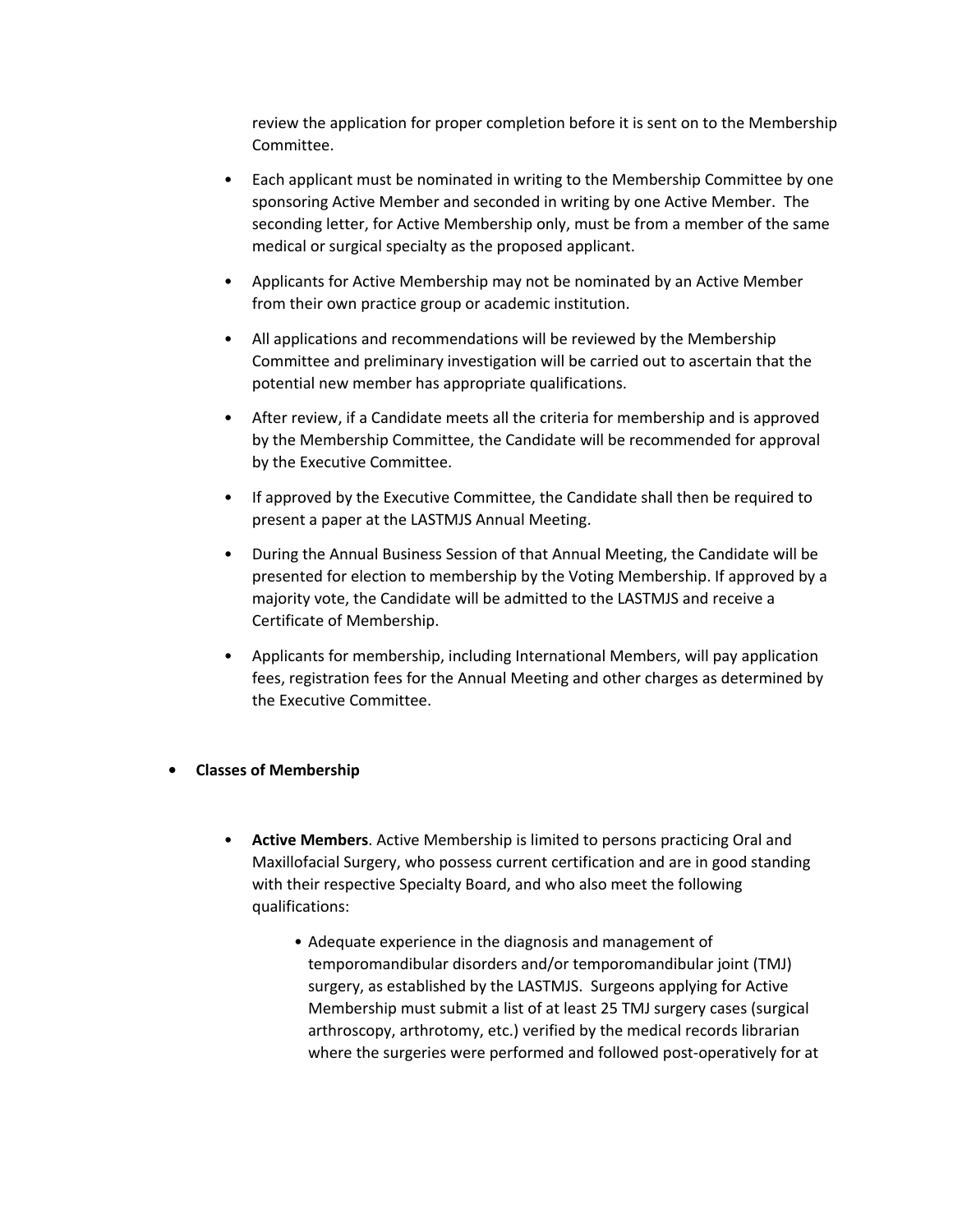least two years, using the form sent to the applicant with his/her membership application.

- Verification of competence in the diagnosis and management of temporomandibular disorders and/or temporomandibular joint surgery by the Membership Committee, which shall make recommendations on all applicants to the Executive Committee.
- Final determination of a Candidate's suitability for Active Membership shall be made by the Executive Committee.
- Active Members shall be known as Fellows and shall each have one vote at any business meeting during the fiscal year for which they are a member in good standing and are present and voting.
- Active Members will pay annual dues, registration fees and other assessments as determined by the Executive Committee.
- **Associate Members**. Associate Membership is a time-limited status offered to persons practicing Oral & Maxillofacial Surgery, Orthopedic Surgery, Otolaryngology-Head and Neck Surgery or Plastic and Reconstructive Surgery who possess current certification and are in good standing with their respective Specialty Board, who are not yet candidates for Active Membership but who meet the following qualifications:
	- Adequate early experience in the diagnosis and management of temporomandibular disorders and/or temporomandibular joint surgery as established by the LASTMJS.
	- Verification of competence in the diagnosis and management of temporomandibular disorders and/or temporomandibular joint surgery by the Membership Committee, which shall make recommendations on all applicants to the Executive Committee.
	- Final determination of a Candidate's suitability for Associate Membership shall be made by the Executive Committee. If approved, the Executive Committee will present the Candidate for election to Associate Membership by the Voting Membership at the next Annual Business Session.
	- Surgeons approved for Associate Membership will have a 5-year time frame to accumulate at least 25 TMJ surgical cases (surgical arthroscopy, arthrotomy, etc.) verified by the medical records librarian at which the surgeries were performed and followed post-operatively for at least two years, using the form sent to the applicant with his/her membership application. This is required to advance to Active Membership.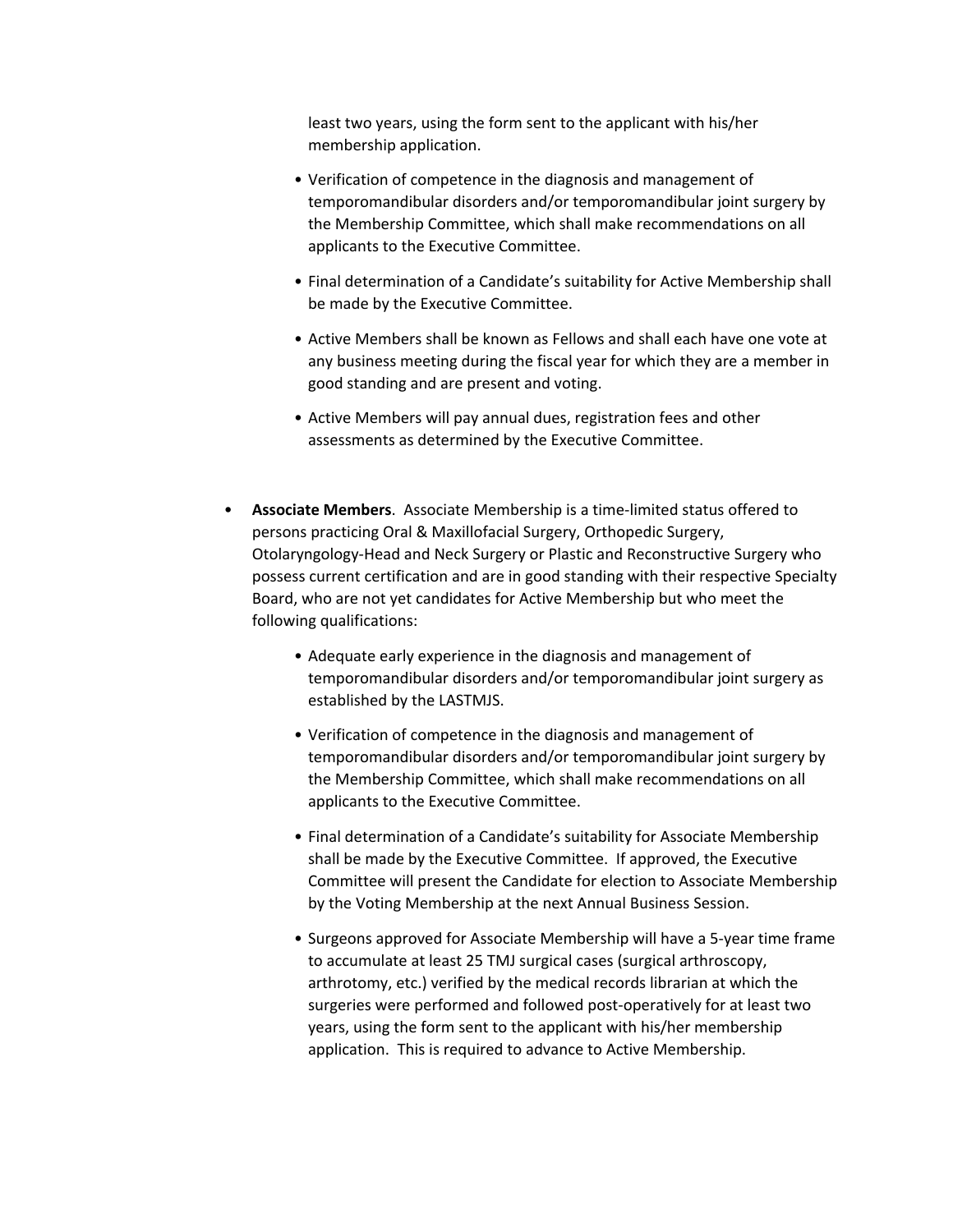- Before election by the Voting Membership the Associate Member must also present a paper as described in Chapter 1.B.e.
- Completion of the requirements to advance to Active Membership will be determined by the Executive Committee.
- Associate Members shall not have voting privileges and shall not use the designation of Fellow of the LASTMJS.
- If an Associate Member reaches the end of the 5-year time frame without advancing to Active Membership, his or her membership in the LASTMJS will be terminated.
- Associate Members will pay annual dues, registration fees and other assessments as determined by the Executive Committee.
- **Affiliate Membership.** Affiliate Membership may be conferred by the Executive Committee on non-surgeon members of the medical and dental profession, basic sciences or allied services whose interests and contributions are related to the advancement of surgical treatment of TMJ disorders. Affiliate Members will pay annual dues, registration fees and assessments at a rate determined by the Executive Committee. They may not hold office, but may serve on committees and vote only on matters concerning that committee's business.
- **Emeritus Membership**. Emeritus Membership may be conferred upon any classification of membership upon written request and/or upon recommendation of the Executive Committee. The member must have reached age 65 years and be retired from active clinical practice, or present health or other reasons acceptable to the Executive Committee. Emeritus members are exempt from annual dues, but will pay registration fees and other related assessments for meetings.
- **Honorary Membership**. The Executive Committee may confer honorary membership upon any person who has gained professional prominence by his or her contributions to the advancement of surgical treatment of TMJ disorders. Honorary members are exempt from dues, but will pay registration fees and other related assessments for meetings.
- **Resigning Membership**. Any member may resign from the Society upon notification to the Executive Committee. All dues and fees should be paid in full and are not subject to refund.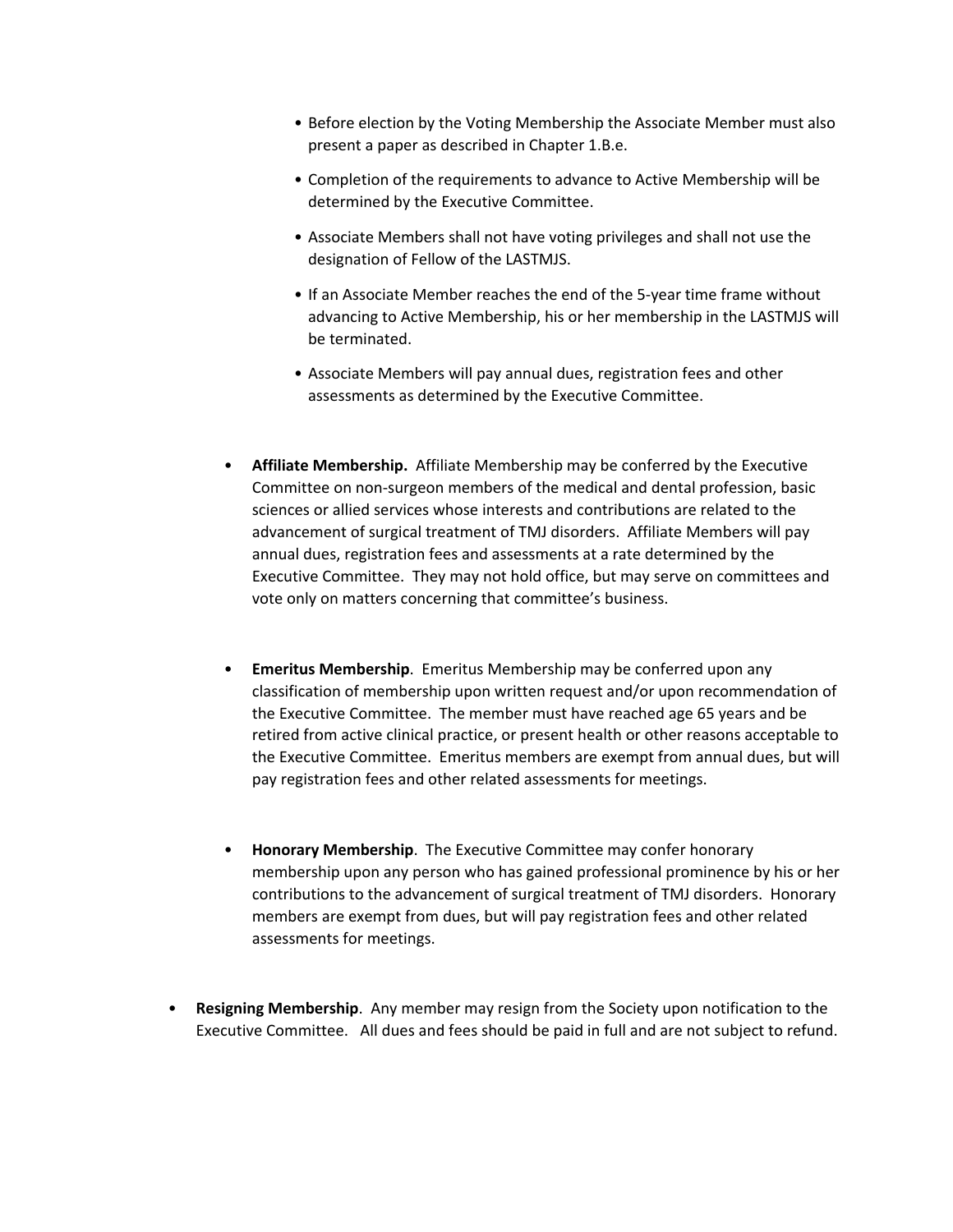- **Forfeiture of Membership.**
	- Membership shall be revoked for cause by 2/3 vote of the Executive Committee present at any duly held meeting or by mail. Causes for forfeiture of membership include:
		- Loss or forfeiture of dental or medical license for any reason.
		- Loss or forfeiture of board-certification or specialty certification for any reason.
		- Behavior or conduct (personal or professional) judged to be detrimental to the purpose and mission of the LASTMJS.
		- Dues delinquency.
	- Membership may be revoked for cause by 2/3 vote of the Executive Committee for failure to attend at least one Annual Meeting every 3 years, regardless of circumstances. All dues and fees paid should be paid in full and are not subject to refund.
	- Any member whose dues are delinquent will receive written notification at his/her last known address 3 months after the first day of the fiscal year. Membership shall cease automatically if dues are delinquent 6 months after the first day of the fiscal year.
	- Any member whose membership in the Society has been terminated must in no way present himself/herself as a member of this Society.
- **Ethics and Discipline.** Any member may be subject to disciplinary action including dismissal, reprimand or censure for conduct injurious to the Society. Such conduct may include, but is not limited to violation of the Bylaws of the Society. All disciplinary actions against a member shall be by the Executive Committee which may censure, reprimand, suspend, expel or otherwise discipline a member.
	- Any complaints against a member or members or any request for disciplinary action against a member or members shall be made in writing and addressed to the President of the Society.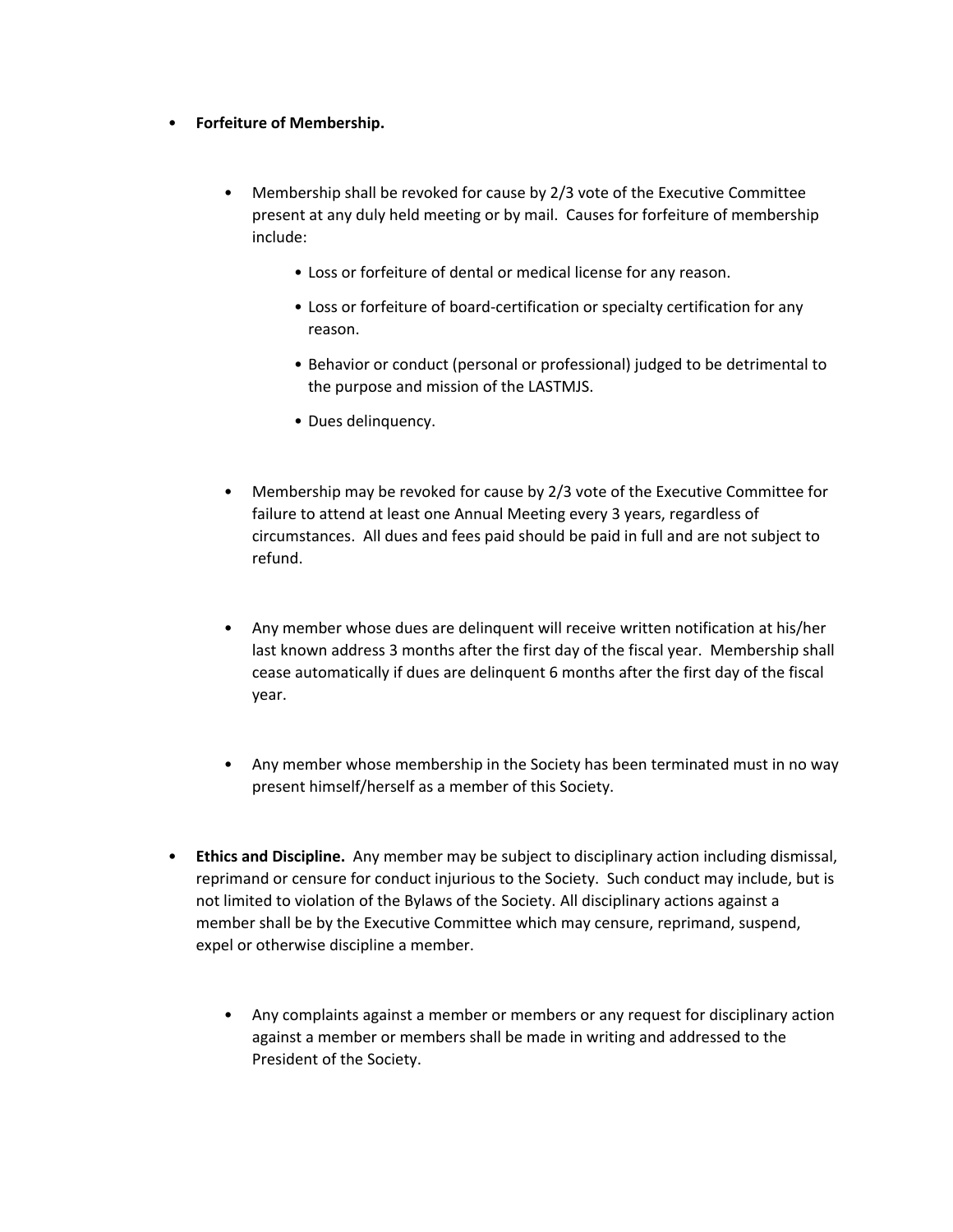- The President of the Society shall submit such complaints to the Executive Committee at the next scheduled Executive Committee meeting.
- The decision to process charges for disciplinary action shall require a vote of 2/3 of the members of the Executive Committee present at the meeting, otherwise the charges will be dismissed.
- The Executive Committee shall set a date to consider the charges and the Secretary shall notify the member at least 30 days in advance in writing by registered or certified mail of the charges against him/her and shall specify the date, place and time of the meeting.
- The member against whom the charges have been made and his/her representative may appeal and/or submit such evidence or material in his/her defense as he/she deems proper. Intention to have legal representation at the meeting shall be conveyed to the Secretary of the Executive Committee in advance of the meeting. The membership status of any member involved in a disciplinary hearing shall not be altered during the pendency of the hearings.
- The format and conduct of the disciplinary meeting shall be at the sole discretion of the Executive Committee. If 2/3 of the members of the Executive Committee present at the disciplinary meeting vote in favor of the disciplinary action, the Secretary shall notify the member of the disciplinary action to be taken within 5 days by registered or certified mail.
- The decision of the Executive Committee is final and binding.
- A member who fails without good cause to appear and proceed at disciplinary meetings concerning him/her shall be deemed to have waived his/her right to a hearing and to have accepted the action of the Executive Committee as final.
- **• Reinstatement.** A suspended member may be reinstated only by fully documented correction of the circumstances attending suspension and following a 3/4 affirmative vote for reinstatement by eligible voting members at an Annual Meeting.

## **Chapter 2: The Society's Officers**

- **Officers.** The Society's Elected Officers are as follows and, per Chapter 3 below, serve on the Society's Executive Committee along with standing Committee Chairs:
	- President
	- Vice-President
	- Secretary/Treasurer
	- Immediate Past President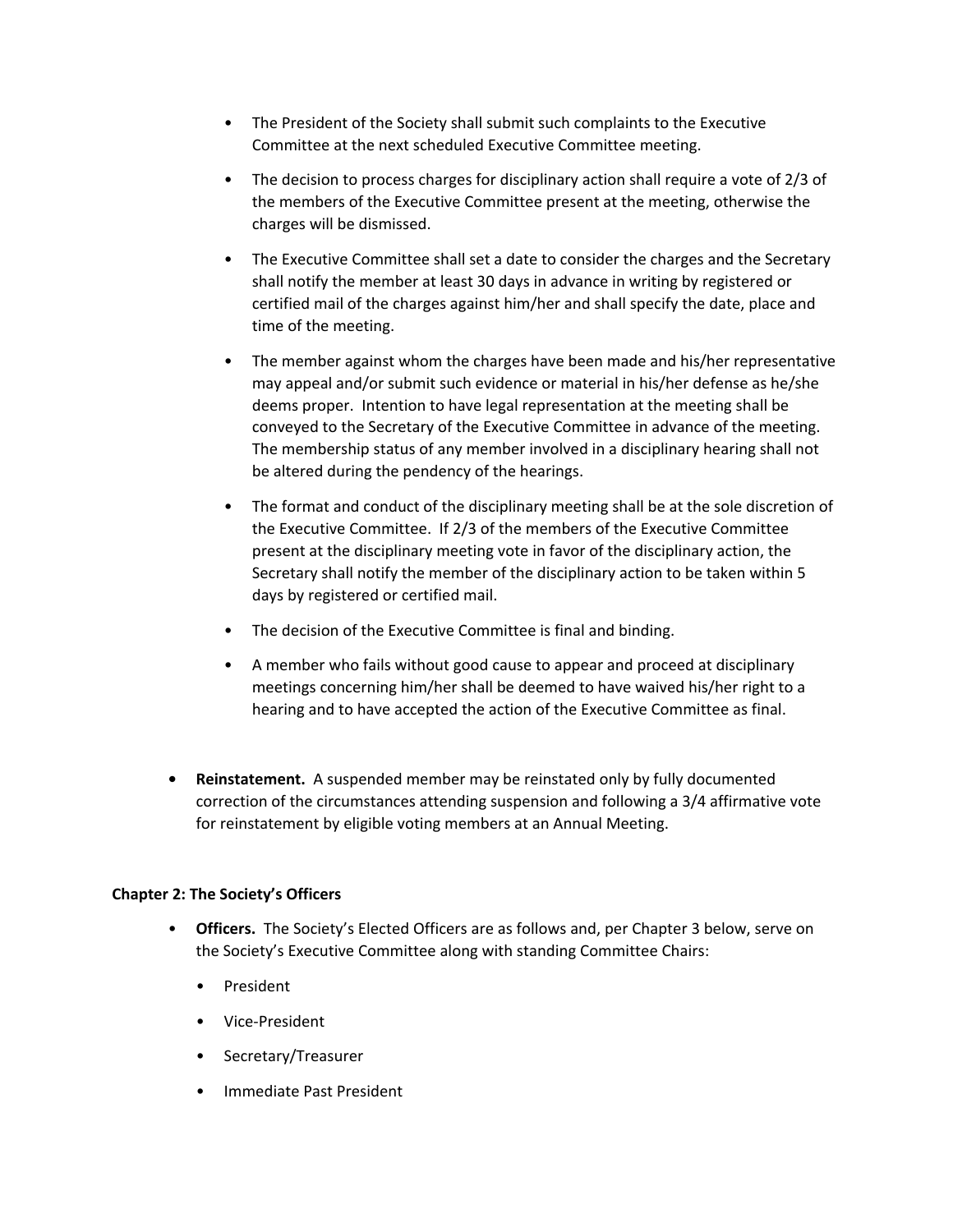- **Nomination of Officers**. Only Active Members in good standing are eligible for nomination and election to Elected Officer positions.
	- The Nominating Committee shall prepare and submit to the Secretary/Treasurer a single slate of names for each office to be filled at least 4 months prior to the Annual Meeting.
	- The Secretary/Treasurer shall distribute the slate to all Active Members at least 3 months prior to the Annual Meeting.
	- Any Active Member may make additional nominations for office. Each nomination to be accompanied by supporting letters from 5 Active Members and submitted to the Executive Committee at least 60 days prior to the next Annual Meeting. Such nominations will be made known to all Active Members at least 30 days prior to the next Annual Meeting.
	- An Active Member who has served only a portion of a two-year term in an elected office remains eligible for nomination to serve a full term in that office.

# • **Election of Officers**.

- All officers shall be elected at the Annual Meeting for a term of 2 years by a majority of Active Members present and voting.
- All offices for which there is a contested election require the elected officer to receive a numerical majority of Active Members present and voting.

# **• Duties and Responsibilities of Officers**

- **Duties in General**. Officers shall have such authority and shall perform such responsibilities as may be provided in the Bylaws or by resolution of the Executive Committee. Pursuant to the Tennessee Nonprofit Corporation Act, Officers must act with loyalty and care toward the LASTMJS. Loyalty must be undivided in the best interests of the LASTMJS, and, in the event a conflict of interest between the best interests of the LASTMJS and an Officer's own interest exists, the Officer must comply with Tennessee law in resolving the conflict. Duty means that an Officer must act reasonably, as a prudent person in similar circumstances would, that an Officer is familiar with the LASTMJS's activities and financial condition, and that an Officer will act in good faith and make informed decisions.
- **• Duties of Specific Officers**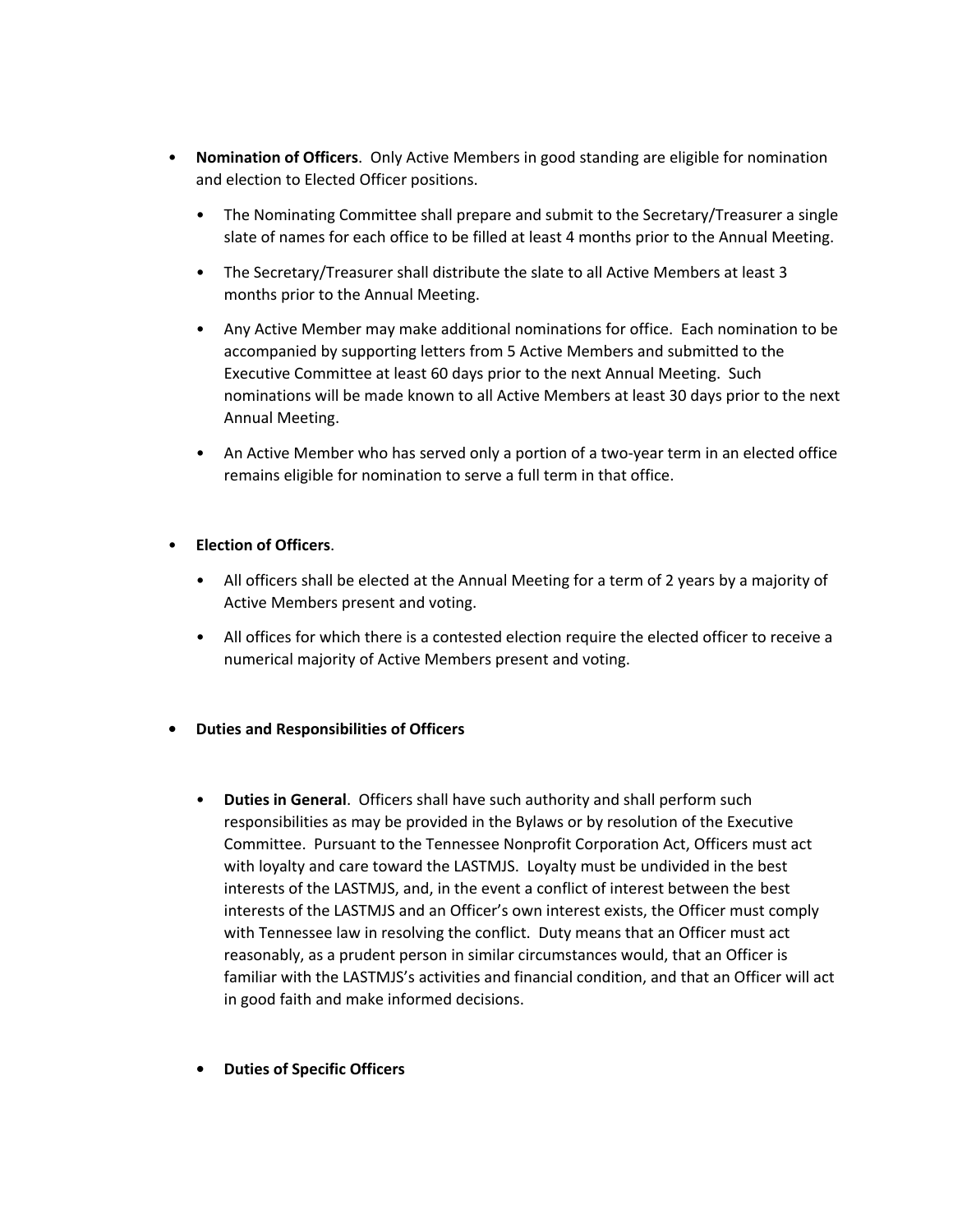- The President shall preside at all meetings of the Society and Executive Committee and shall appoint standing committee chairs and Ad Hoc committees to meet specific needs of the Society not provided for in the Bylaws. The President, with the approval of the Executive Committee, shall fill any vacancy for Secretary/Treasurer which may occur, and will serve as an ex officio member of all committees. The President shall be empowered to disburse funds of the Society in accordance with the duties incidental to the office of President.
- The Vice-President shall perform all duties incidental to the office and any other duties prescribed by the Executive Committee. If the President requests, is absent or is unable to act, the Vice-President shall perform all duties and exercise all powers of the President.
- The Secretary/Treasurer shall be responsible for the minutes of the Membership and the Executive Committee meetings. The Secretary/Treasurer shall give notice of such meetings, make a report of such meetings to the Society, keep a record of names of the members, notify applicants of their appointment to membership and notify members of their appointment to committees. The Secretary/Treasurer shall oversee the collection of the yearly dues, applications fees, assessments and registration fees, shall oversee the disbursement of all funds in accordance with budget or as authorized by the Executive Committee, and shall make a financial report at a meeting of the membership. The Secretary/Treasurer shall perform other such duties as may be assigned by the Executive Committee or President.
- The Immediate Past President shall assist the President in matters involving the LASTMJS, and in the absence of the President and Vice-President shall preside and perform all duties and exercise all powers of the President.
- **• Terms of Office, Succession, Installation, Removal, Filling Vacancies**
	- **Terms of Office**. The three officer members of the Executive Committee elected by the membership shall serve two-year terms of office. All other members serve by appointment by the President.
	- **Succession**. At the conclusion of their two-year terms, he Secretary/Treasurer is automatically nominated for election to the office of Vice President, the Vice President is automatically nominated for election to the office of President, and the President is automatically nominated for election to the office of Immediate Past President on the single slate of officers presented to the Voting Membership.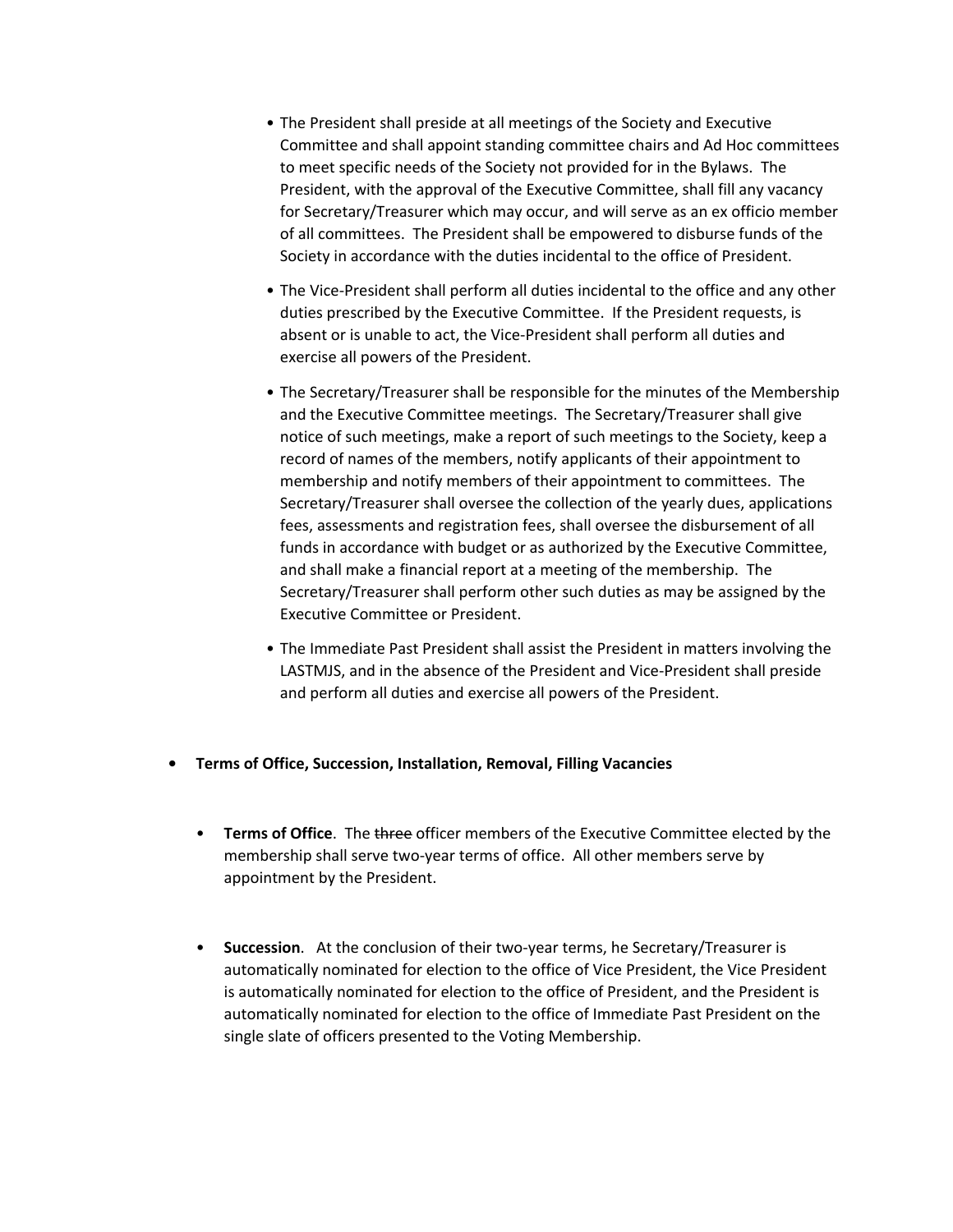- **Installation**. Officers will begin their term in office at the conclusion of the Annual Business Meeting at which they are elected.
- **Removal**. Any officer may be removed by a 3/4 vote of the Executive Committee, just cause having been established. Any officer may resign at any time by written notice to the Executive Committee.

# **• Filling Vacancies**

- If a vacancy occurs in the office of President or Vice President, the officers in the chain of succession will ascend to the next office immediately. They will serve the remainder of the vacated term and then the full two-year term to which they would have ordinarily succeeded.
- A vacancy in the office of Secretary/Treasurer shall be filled by appointment by the President with the approval of the Executive Committee. The appointee shall serve until the next Annual Business Meeting, at which time an election shall be held. If at that meeting a regularly scheduled election was due, it will proceed following the usual nomination and election process. If an unscheduled election is necessary, it will be for the office of Secretary/Treasurer only and the newly elected Secretary/Treasurer will complete the remaining term of office until the next regularly scheduled election.
- A vacancy in the office of Immediate Past President may be filled by the previous Immediate Past President or remain unfilled if that person is unable to serve.
- **•** Vacancies in the Executive Committee, other than elected officers, shall be filled by appointment by the President with the approval of the Executive Committee.

## **Chapter 3: Executive Committee**

- **Composition and Function.** The Executive Committee shall consist of the officers and standing committee chairs. The immediate past president shall serve on the Executive Committee for 2 years.
- **• Powers and Duties.** The Executive Committee shall formulate the policies and shall have general charge and control of the affairs, funds and property of the Association. It shall present to the membership all major changes in policies, fee and fiscal matters for ratification. The President shall serve as the Chair of the Executive Committee and the President's vote shall decide an issue in the event of a tie.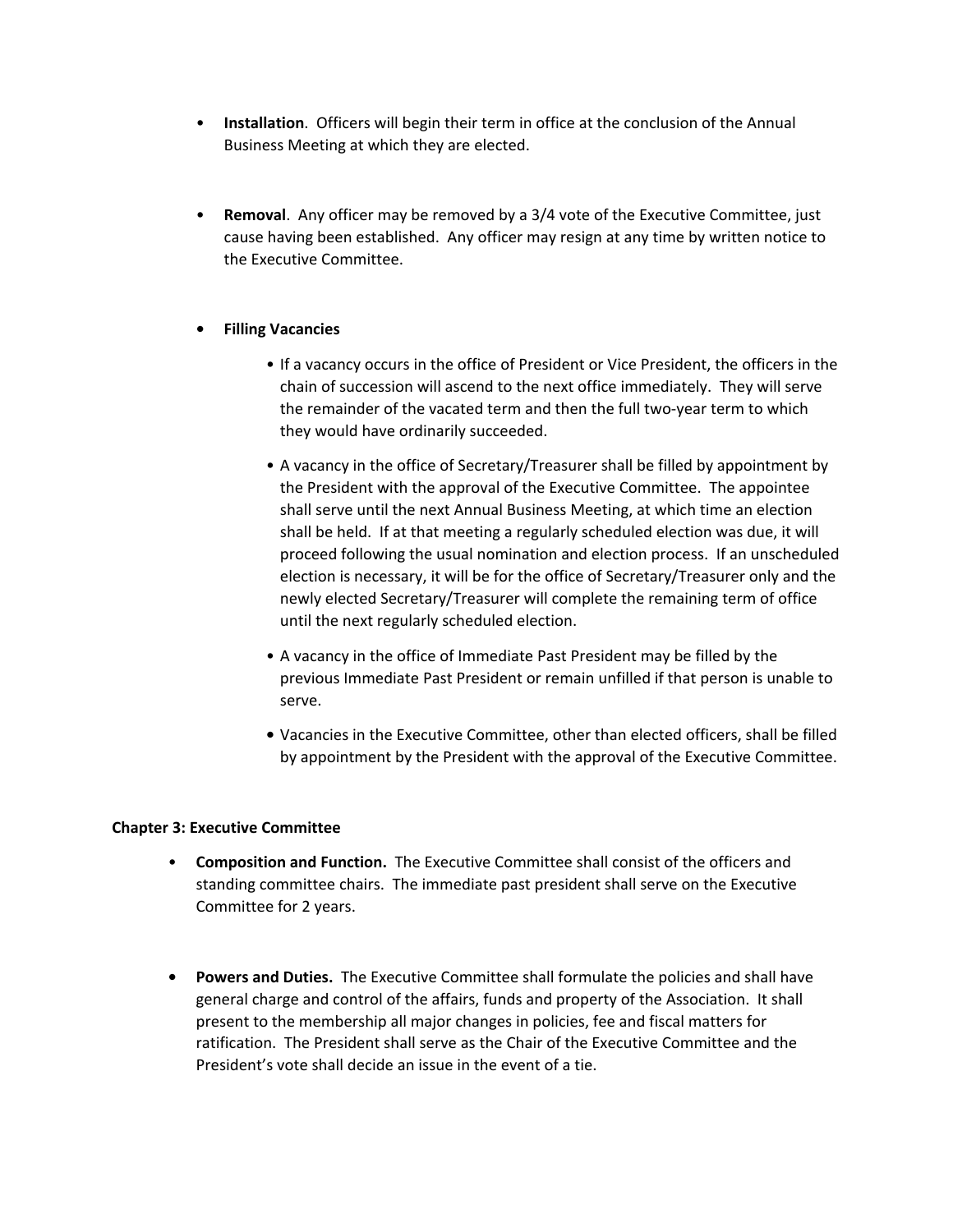• **Meetings.** The Executive Committee shall meet yearly in person during the Annual Meeting, and at any other time deemed necessary by the President. Other meetings may be conducted in person or by conference telephone call at the discretion of the President.

## **Chapter 4: Standing Committees**

- **In General.** All standing committees will be composed of 3 members, with each member ordinarily serving for 3 years. The President shall recommend to the Executive Committee a new member for each committee and appoint the Chair yearly.
- **• The Nominating Committee.** The Nominating Committee will be chaired by the Immediate Past President. This committee will be comprised of the three most recent Immediate Past Presidents. The President may nominate a Member in good standing to serve in place of an Immediate Past President who is unable to serve, with the approval of the Executive Committee.
- **Membership Committee.** The Membership Committee shall review the credentials of applicants and prepare its recommendations in a written report to the Executive Committee.
- **Resource Committee**. The Resource Committee shall be available to:
	- Monitor and review all investigations concerning surgical care of TMJ disorders, including new health devices and materials, in order to recommend and support improvement in the research and development of techniques, materials and related biological science. Furthermore, the Committee shall advise the Executive Committee regarding action on appropriate issues and problems in order to advise the appropriate agency, institute of health and/or any other philanthropic organization.
	- Foster collaborative and multi-institutional research.
	- Receive requests and proposals for funding in order to assist with the development of funding.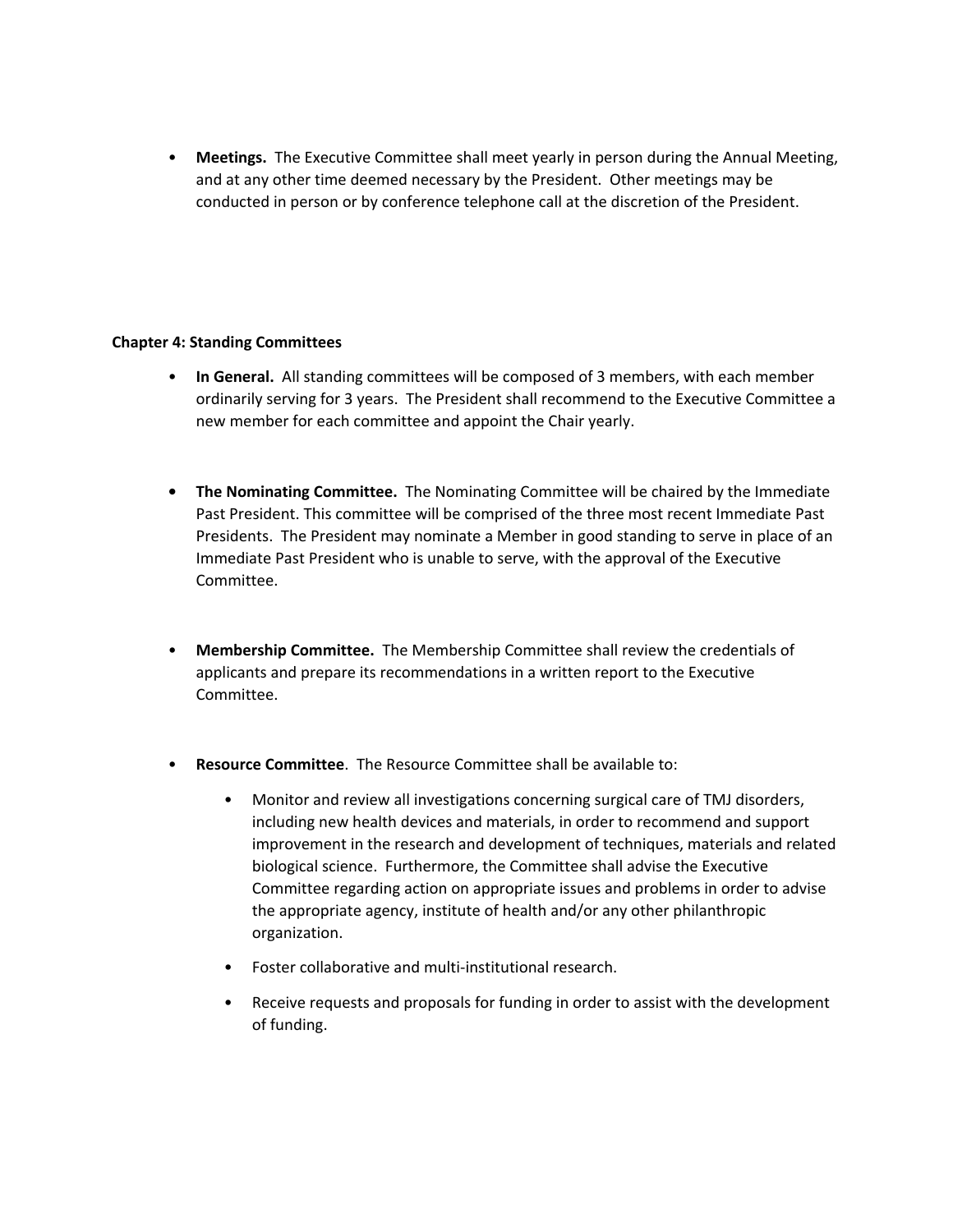- Review any publications or presentations prior to any publication or presentation that contains any data taken out of the databank funded by the LASTMJS and then report on the information at the next Annual Meeting.
- **Program and Education Committee**. This Committee shall develop and coordinate the scientific sessions for the Annual Meeting and any educational program.
- **Surgical Review and Adjudication Committee**. This Committee shall:
	- Review surgical care of TMJ disorders as requested by any member, committee or officer of the LASTMJS, or by an appropriate outside person or agency, in order to determine quality of care.
	- Communicate with health insurance carriers, health maintenance organizations (HMO), professional provider organizations (PPO), governmental agencies or other entities which finance or otherwise control provision of health care in order to provide information, guidelines for care or other material deemed important or appropriate to the care of TMJ disorders as determined by the LASTMJS.
- **• Guidelines Committee.** This Committee shall be responsible for annual review of the Guidelines, including content and bibliography, and shall entertain requests for specific revision upon receipt of written request and documentation.
- **• Marketing Committee.** The Marketing Committee shall:
	- Assist the Program and Education Committee in preparation for the Annual Meeting, especially in the addition of sponsors (new and old) for the Annual Meeting.
	- Plan and help establish upgrades to the LASTMJS web site.
	- Function to promote the LASTMJS through multimedia advertising.
	- Work with other Standing Committee to foster and augment the mission of the LASTMJS.

## **Chapter 5: Governance Procedures**

• **Annual Meetings**. The entire membership of the LASTMJS shall meet at least once a year. The Annual Meeting will be devoted to an Annual Business Meeting and to a Scientific Session. Attendance at the Annual Meeting is restricted to members, candidates and invited guests.